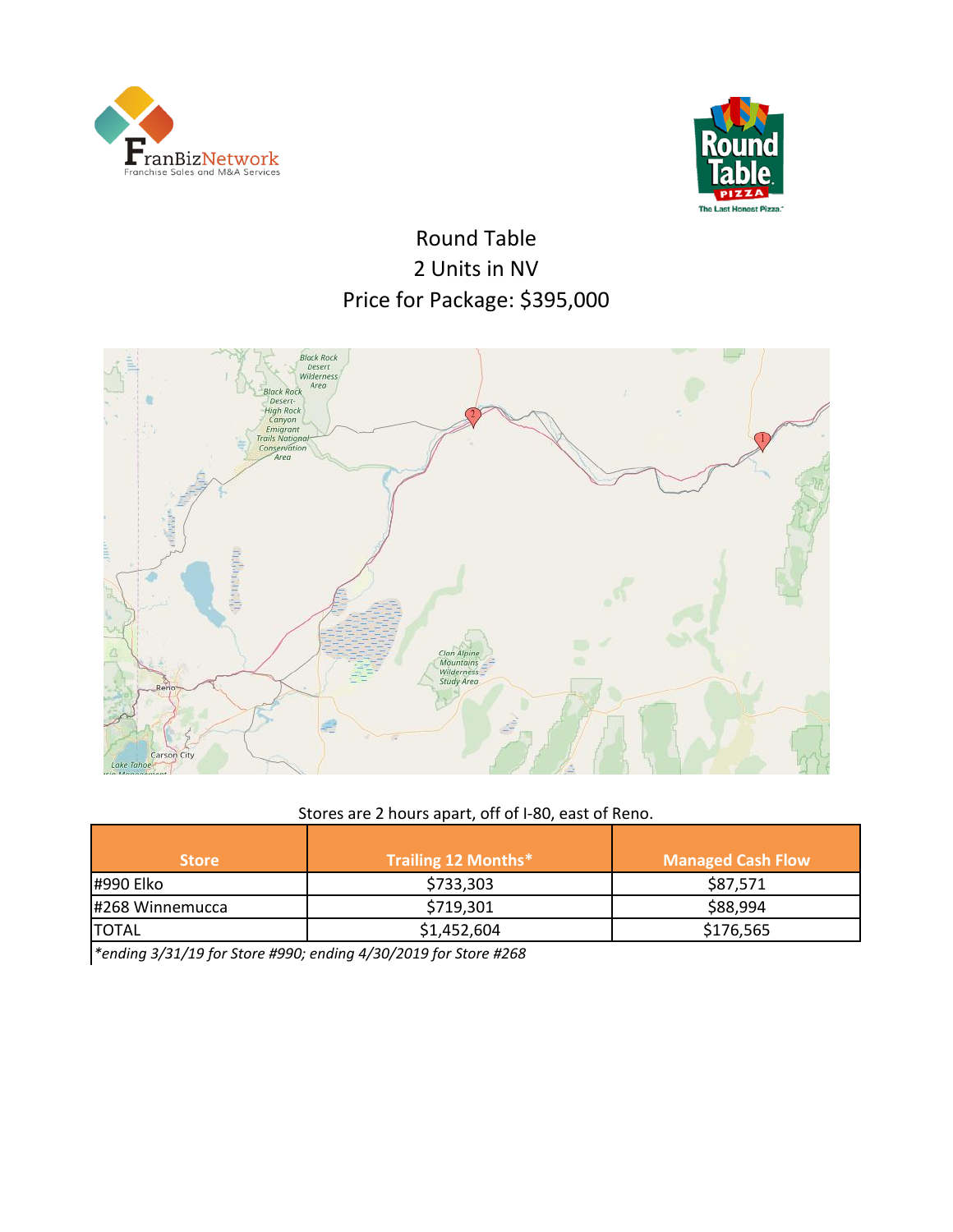

# **CONFIDENTIAL Executive Summary**

|                               |           | TIES AIIA IN AN SEI NICES |
|-------------------------------|-----------|---------------------------|
| <b>Round Table Pizza #990</b> | \$395,000 | <b>Purchase Price:</b>    |
| 2503 Mountain City Hwy        | \$733.303 | Total Annual Sales*:      |
| <b>Elko, NV 89801</b>         | \$11,000  | Inventory:                |
|                               | \$87,571  | Managed Cash Flow**:      |

\* Trailing 12 Months Ending 3/31/2019

\*\* Cash Flow is a net income projection based on trailing 12 months sales and expenses as stated on Seller's P&Ls. Adjustments are made to reflect brand norms for the region and/or expected in costs. Analysis is for profor increases/decreases in costs. Analysis is for proforma purposes only, Buyer should complete his own due diligence review. Ask your agent for summary of adjustments.

### **Franchise Information:**

Since the brand's inception in the San Francisco Bay Area in 1959, Round Table has been committed to being "The Last Honest Pizza," not only by providing a superior product but by dedicating ourselves to providing great service as both a restaurant and a neighbor in every community we're located in. Along with food industry experience, franchisee's should also have a minimum liquidity of \$200,000 and net worth of \$500,000.

| Franchise Agreement Expiration: 1/1/2038 | Transfer Fee: \$10,000                 | Training Location: Near buyer  |
|------------------------------------------|----------------------------------------|--------------------------------|
| Royalty: 4.0%                            | Advertising: 4.0%                      | Training Period: 4 weeks       |
| Remodel Requirements: None               |                                        |                                |
| Lease Information:                       |                                        |                                |
| Monthly Base Rent: \$7,200               | Options: 2x5yr                         | Security Deposit: None         |
| Percentage Rent: None                    | CAM: Included                          | Real Property Available: No    |
| Expiration: $1/1/2028$                   | Monthly Property Tax: Included         | Increases: Annual CPI Increase |
| <b>Location Details:</b>                 |                                        |                                |
| Business Established: 1990               | <b>Building Type: Inline</b>           | Building Size: 3,400 SF        |
| Owner Since: 1/1/2018                    | Seating: 120                           | Employees: 20                  |
| Hours of Operation: 11a-10p daily        | Licenses Needed: Business, Health, ABC | Equipment Value: \$100,000     |

Located on an endcap in a shopping center that includes Raley's supermarket and pharmacy. Near the I-80 entrance ramp. The Home Depot, a Walmart Supercenter and Super Kmart are located around the corner. A Baymont Inn and a Shilo Inn & Suites are also in close proximity. Residential properties and apartment complexes surround the shopping center. Nearby competition includes Little Caesar's and Papa Murphy's Take-n-Bake. Other restaurants in area include Burger King, McDonald's Subway and Denny's. Buyer can apply for a gaming license; store can accommodate 8 games once license is active.

### **Remember you have agreed to keep all FranBizNetwork listings confidential.**

As a part of the due diligence process you are encouraged to contact other franchisees with questions about the brand, but remember you are bound by a confidentiality agreement and cannot share the location or any details about the business you are considering buying. Please direct any questions you might have for the Seller to your FranBizNetwork agent. Feel free to visit the location(s) as a customer, but be discreet and do not ask questions of employees, managers, or other customers. Please do not draw unneccessary attention to yourself, as rumors of a pending sale can hurt the business.



The Last Honest Pizza.'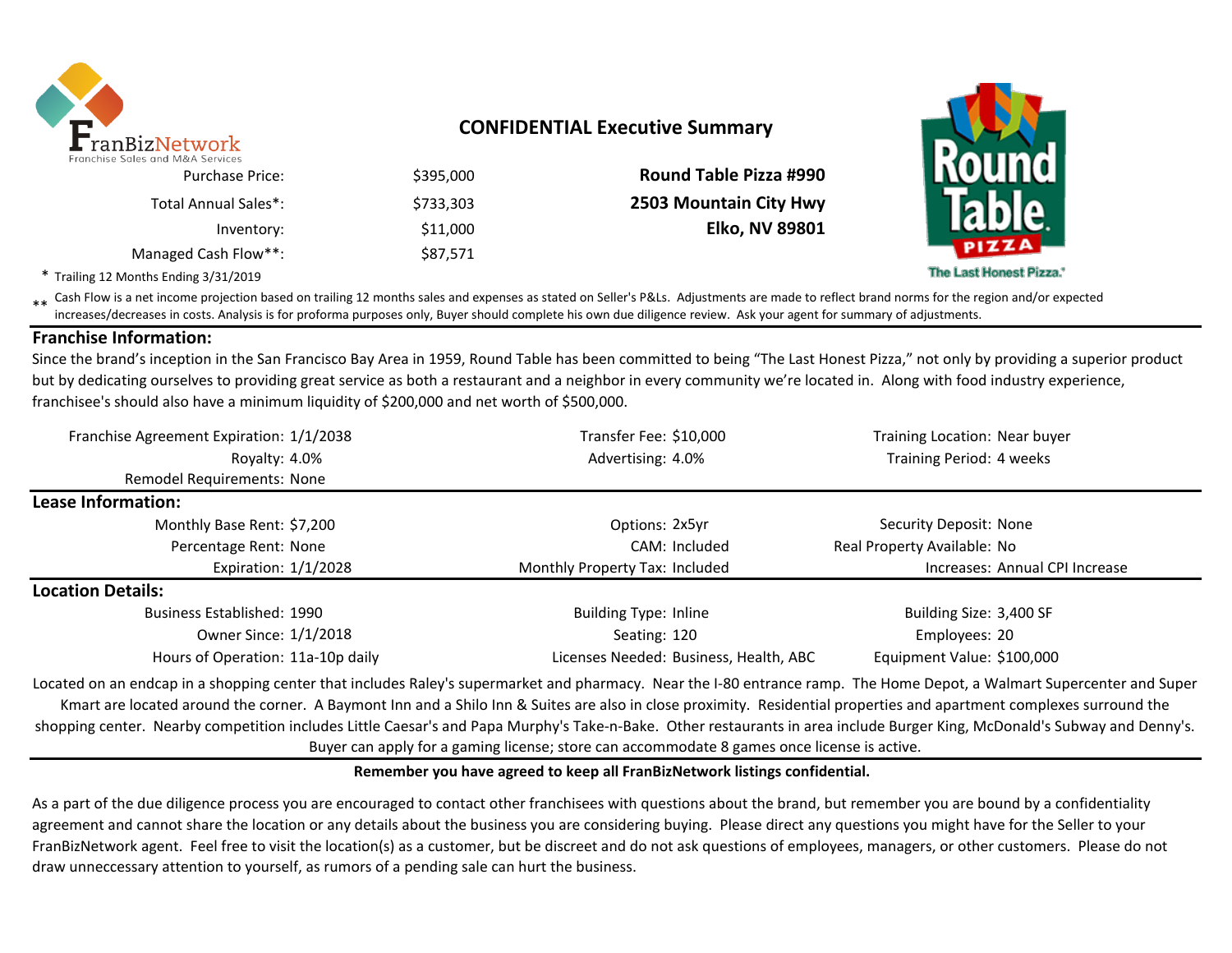

#### **MONTHLY SALES**

|         | Round Table Pizza #990 |            |            |           |            |          |             |            |            |          |            |            |              |
|---------|------------------------|------------|------------|-----------|------------|----------|-------------|------------|------------|----------|------------|------------|--------------|
|         | <b>Jan</b>             | <b>Feb</b> | <b>Mar</b> | Apr       | <b>May</b> | June     | <b>July</b> | <b>Aug</b> | <b>Sep</b> | Oct      | <b>Nov</b> | <b>Dec</b> | <b>TOTAL</b> |
| 2016    | \$52,846               | \$47,255   | \$57,219   | \$53,400  | \$53,884   | \$55,991 | \$58,785    | \$56,671   | \$55,648   | \$61,102 | \$54,488   | \$58,641   | \$665,931    |
| 2017    | \$49,741               | \$48,222   | \$51,679   | \$51,991  | \$49,676   | \$49,183 | \$0         | \$0        | \$0        | \$0      | \$0        | \$0        | \$300,492    |
| \$ +/-  | ( \$3,105)             | \$967      | ( \$5,540) | (51, 409) | (54, 208)  | (56,808) |             |            |            |          |            |            | (520, 102)   |
| $% +/-$ | -6%                    | 2%         | $-10%$     | $-3%$     | $-8%$      | $-12%$   |             |            |            |          |            |            | $-6%$        |
|         |                        |            |            |           |            |          |             |            |            |          |            |            |              |
| 2017    | \$49,741               | \$48,222   | \$51,679   | \$51,991  | \$49,676   | \$49,183 | \$0         | \$0        | \$0        | \$0      | \$0        | \$0        | \$300,492    |
| 2018    | \$0                    | \$47,572   | \$63,202   | \$57,559  | \$56,893   | \$57,813 | \$60,570    | \$36,205   | \$64,256   | \$62,038 | \$74,680   | \$63,551   | \$644,339    |
| $$+/-$  |                        | (5650)     | \$11,523   | \$5,568   | \$7,217    | \$8,630  | \$60,570    | \$36,205   | \$64,256   | \$62,038 | \$74,680   | \$63,551   | \$393,588    |
| $% +/-$ |                        | $-1%$      | 22%        | 11%       | 15%        | 18%      |             |            |            |          |            |            | 157%         |
|         |                        |            |            |           |            |          |             |            |            |          |            |            |              |
| 2018    | \$0                    | \$47,572   | \$63,202   | \$57,559  | \$56,893   | \$57,813 | \$60,570    | \$36,205   | \$64,256   | \$62,038 | \$74,680   | \$63,551   | \$644,339    |
| 2019    | \$64,184               | \$63,412   | \$72,142   | \$0       | \$0        | \$0      | \$0         | \$0        | \$0        | \$0      | \$0        | \$0        | \$199,738    |
| \$ +/-  | \$64,184               | \$15,840   | \$8,940    |           |            |          |             |            |            |          |            |            | \$88,964     |
| $% +/-$ |                        | 33%        | 14%        |           |            |          |             |            |            |          |            |            | 80%          |

\*gap in sales data due to franchisor taking over the store and reselling to current owner

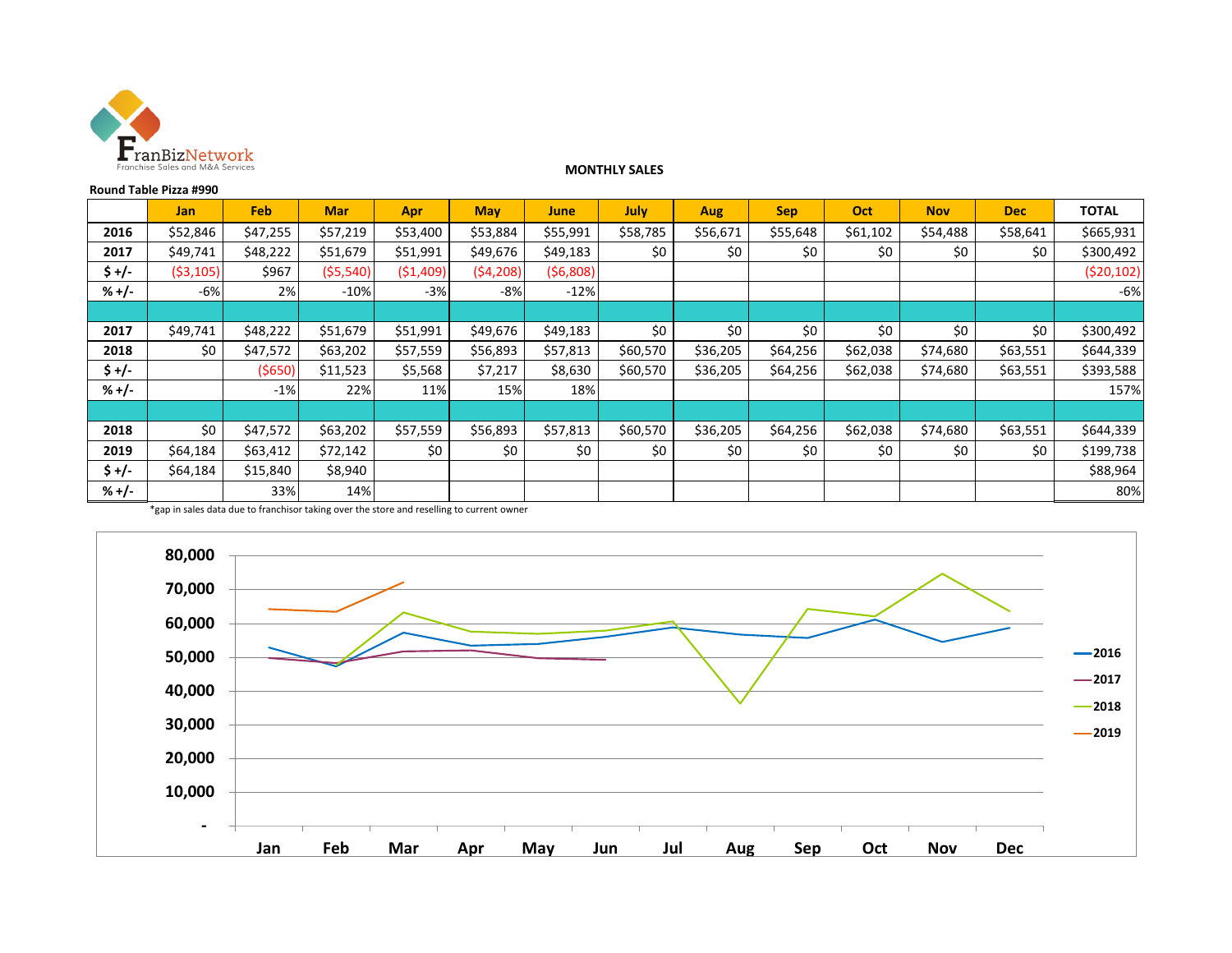



# **Round Table Pizza #990 PROFORMA**

| Trailing 12 Months Ending 3/31/2019 |                                     |         |       |  |  |  |  |
|-------------------------------------|-------------------------------------|---------|-------|--|--|--|--|
|                                     |                                     |         |       |  |  |  |  |
| SALES                               | \$                                  | 733,303 |       |  |  |  |  |
|                                     |                                     |         |       |  |  |  |  |
|                                     |                                     |         |       |  |  |  |  |
| COGS:                               | \$                                  | 192,492 | 26.3% |  |  |  |  |
| Crew Labor:                         | \$                                  | 155,900 | 21.3% |  |  |  |  |
| GM:                                 | \$                                  | 40,000  | 5.5%  |  |  |  |  |
| Workers Comp*:                      | \$                                  | 3,918   | 2.0%  |  |  |  |  |
| Payroll Taxes*:                     | \$                                  | 13,713  | 7.0%  |  |  |  |  |
| <b>R&amp;M:</b>                     | \$                                  | 11,000  | 1.5%  |  |  |  |  |
| Non-Ingredient:                     | \$                                  | 29,332  | 4.0%  |  |  |  |  |
| Utilities:                          | \$                                  | 11,300  | 1.5%  |  |  |  |  |
| Rent:                               | \$                                  | 86,400  | 11.8% |  |  |  |  |
| Personal Property Tax:              | \$                                  | 1,000   | 0.1%  |  |  |  |  |
| Local Advertising:                  | \$                                  | 3,667   | 0.5%  |  |  |  |  |
| Nat'l Advertising:                  | \$                                  | 29,332  | 4.0%  |  |  |  |  |
| Royalty:                            | \$                                  | 29,332  | 4.0%  |  |  |  |  |
| <b>Equipment Lease:</b>             | \$                                  | 750     | 0.1%  |  |  |  |  |
| Insurance:                          | \$                                  | 11,000  | 1.5%  |  |  |  |  |
| <b>Bank Charges:</b>                | \$                                  | 600     | 0.1%  |  |  |  |  |
| <b>Credit Card Fees:</b>            | \$                                  | 7,333   | 1.0%  |  |  |  |  |
| <b>Professional Services:</b>       | \$                                  | 4,500   | 0.6%  |  |  |  |  |
| <b>Outside Services:</b>            | \$                                  | 11,700  | 1.6%  |  |  |  |  |
| Laundry/Uniforms:                   | \$                                  | 2,160   | 0.3%  |  |  |  |  |
| Pest Control:                       | \$                                  | 425     | 0.1%  |  |  |  |  |
| Security:                           | \$                                  | 1,210   | 0.2%  |  |  |  |  |
| Permits & Licenses:                 | \$                                  | 290     | 0.0%  |  |  |  |  |
| Cash Over/Short:                    | \$                                  | 733     | 0.1%  |  |  |  |  |
| Miscellaneous:                      | \$                                  | 4,520   | 0.6%  |  |  |  |  |
| Sales Tax:                          | \$                                  | 16,400  | 2.2%  |  |  |  |  |
| Other G&A:                          | \$                                  | 1,025   | 0.1%  |  |  |  |  |
| <b>Total Expenses:</b>              | \$                                  | 670,032 | 91.4% |  |  |  |  |
| Other Income:                       | \$                                  | 24,300  | 3.3%  |  |  |  |  |
| Managed Cash Flow:                  | $\overline{\boldsymbol{\varsigma}}$ | 87,571  | 11.9% |  |  |  |  |

\*Workers Comp and Payroll Taxes shown as a % of Total Labor. Executive Summary materials and Proforma were derived from documents provided by Seller and were prepared by FranBizNetwork to help prospective Buyers complete a summary review. These materials should not replace the Buyer's review of actual books and records and a thorough due diligence process. Buyers should not rely on these materials as definitive, but should instead consult the actual due diligence documents.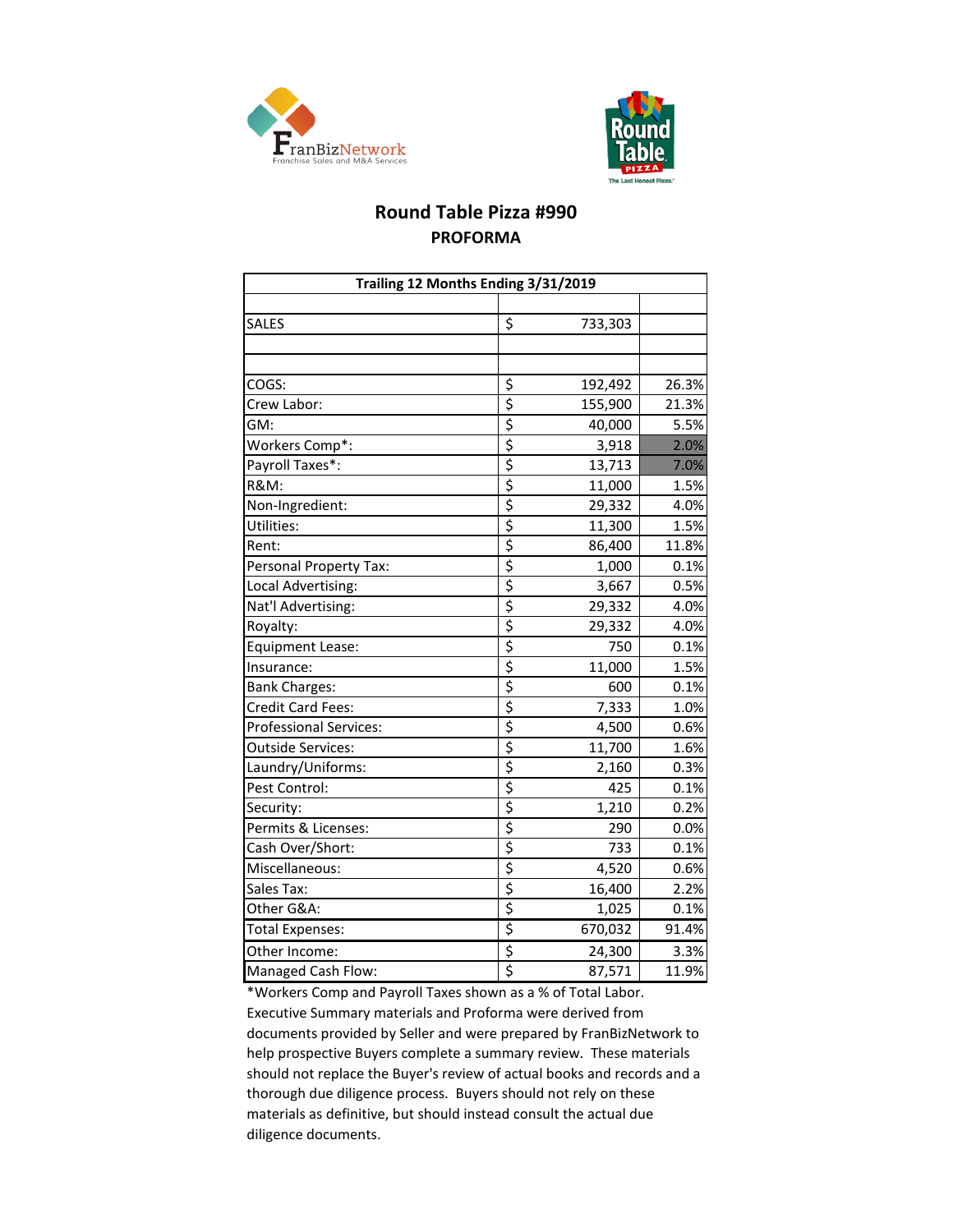

# **CONFIDENTIAL Executive Summary**

|                               |           | TES UITU IVILATI JEI VILES |
|-------------------------------|-----------|----------------------------|
| <b>Round Table Pizza #268</b> | \$395,000 | <b>Purchase Price:</b>     |
| 1042 West 4th Street          | \$719.301 | Total Annual Sales*:       |
| Winnemucca, NV 89445          | \$15,000  | Inventory:                 |
|                               | \$88,994  | Managed Cash Flow**:       |

The Last Honest Pizza.'

\* Trailing 12 Months ended 4/30/2019 *(extrapolated from 3 months)*

\*\* Cash Flow is a net income projection based on trailing 12 months sales and expenses as stated on Seller's P&Ls. Adjustments are made to reflect brand norms for the region and/or expected in costs. Analysis is for profor increases/decreases in costs. Analysis is for proforma purposes only, Buyer should complete his own due diligence review. Ask your agent for summary of adjustments.

### **Franchise Information:**

Since the brand's inception in the San Francisco Bay Area in 1959, Round Table has been committed to being "The Last Honest Pizza," not only by providing a superior product but by dedicating ourselves to providing great service as both a restaurant and a neighbor in every community we're located in. Along with food industry experience, franchisee's should also have a minimum liquidity of \$200,000 and net worth of \$500,000.

| Franchise Agreement Expiration: 10/1/2038                                                                                                                                                                                                                                                                                                             | Transfer Fee: \$10,000                                                                                         | Training Location: Near buyer |  |  |
|-------------------------------------------------------------------------------------------------------------------------------------------------------------------------------------------------------------------------------------------------------------------------------------------------------------------------------------------------------|----------------------------------------------------------------------------------------------------------------|-------------------------------|--|--|
| Royalty: 4.0%                                                                                                                                                                                                                                                                                                                                         | Advertising: 4.0%                                                                                              | Training Period: 4 weeks      |  |  |
| <b>Remodel Requirements: None</b>                                                                                                                                                                                                                                                                                                                     |                                                                                                                |                               |  |  |
| Lease Information:                                                                                                                                                                                                                                                                                                                                    |                                                                                                                |                               |  |  |
| Monthly Base Rent: \$3,400                                                                                                                                                                                                                                                                                                                            | Options: 2x5yr                                                                                                 | Security Deposit: None        |  |  |
| Percentage Rent: None                                                                                                                                                                                                                                                                                                                                 | CAM: Included                                                                                                  | Real Property Available: No   |  |  |
| Expiration: 10/1/2028                                                                                                                                                                                                                                                                                                                                 | Monthly Property Tax: Included<br>Increases: Annual CPI Increase                                               |                               |  |  |
| <b>Location Details:</b>                                                                                                                                                                                                                                                                                                                              |                                                                                                                |                               |  |  |
| <b>Business Established: 1985</b>                                                                                                                                                                                                                                                                                                                     | <b>Building Type: Inline</b>                                                                                   | Building Size: 3,200 SF       |  |  |
| Owner Since: 7/1/2018                                                                                                                                                                                                                                                                                                                                 | Seating: 130                                                                                                   | Employees: 20                 |  |  |
| Hours of Operation: 11a-10p daily                                                                                                                                                                                                                                                                                                                     | Licenses Needed: Business, Health, ABC                                                                         | Equipment Value: \$100,000    |  |  |
| Located in shopping center on an end cap next to a Raley's supermarket and pharmacy. Other tenants in complex include a frozen yogurt store and a nail salon. Six hotels are<br>within a half mile. Nearby competition includes Domino's, Pizza Hut and Winnemucca Pizzeria. Buyer can apply for a gaming license; store can accommodate 8 games once | النواب المتحل والمتحل والمتحل والمتحاصر والمتحل والمتحل والمتحل والمتحل والمتحل والمتحل والمتحل والمتحل والمتح |                               |  |  |

## license is active. Added full bar and liquor, beer and wine in Jan 2018. Seller projects \$1.3M this year with \$12K/mo profit (\$144K annual).

### **Remember you have agreed to keep all FranBizNetwork listings confidential.**

As a part of the due diligence process you are encouraged to contact other franchisees with questions about the brand, but remember you are bound by a confidentiality agreement and cannot share the location or any details about the business you are considering buying. Please direct any questions you might have for the Seller to your FranBizNetwork agent. Feel free to visit the location(s) as a customer, but be discreet and do not ask questions of employees, managers, or other customers. Please do not draw unneccessary attention to yourself, as rumors of a pending sale can hurt the business.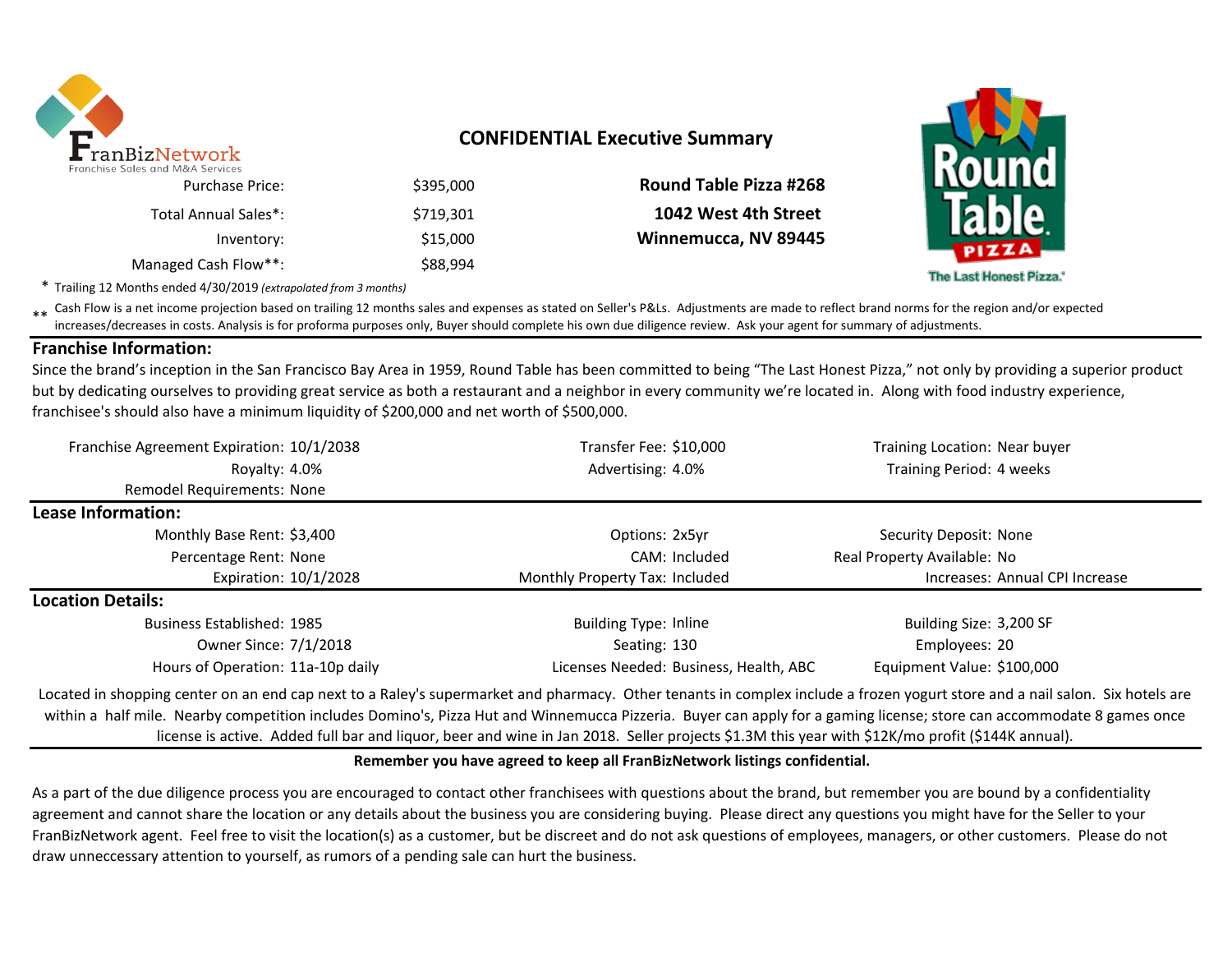

**Round Table Pizza #268**

#### **MONTHLY SALES**

|        | <b>Jan</b> | Feb.     | <b>Mar</b> | Apr      | <b>May</b> | June     | July   | Aug   | <b>Sep</b> | Oct | <b>Nov</b> | <b>Dec</b> | <b>TOTAL</b> |
|--------|------------|----------|------------|----------|------------|----------|--------|-------|------------|-----|------------|------------|--------------|
| 2017   | \$47,680   | \$42,350 | \$59,443   | \$49,197 | \$56,964   | \$61,726 | \$0    | \$0   | \$0        | \$0 | \$0        | \$0        | \$317,360    |
| 2018   | \$0        | \$0      | \$0        | \$0      | \$0        | \$0      | closed | \$0   | \$0        | \$0 | re-opened  | \$48,000   | \$48,000     |
| $$+/-$ |            |          |            |          |            |          |        |       |            |     |            | \$48,000   | \$48,000     |
|        |            |          |            |          |            |          |        |       |            |     |            |            |              |
| 2018   | \$0        | \$0\$    | \$0        | \$0      | \$0        | \$0      | closed | \$0\$ | \$0        | \$0 | re-opened  | \$48,000   | \$48,000     |
| 2019   | \$57,935   | \$56,545 | \$65,449   | \$59,838 | \$0        | \$0      | \$0    | \$0\$ | \$0        | \$0 | \$0        | \$0        | \$239,767    |
| \$+/-  | \$57,935   | \$56,545 | \$65,449   | \$59,838 |            |          |        |       |            |     |            |            | \$239,767    |

\*gap in sales data due to franchisor taking over the store and reselling to current owner